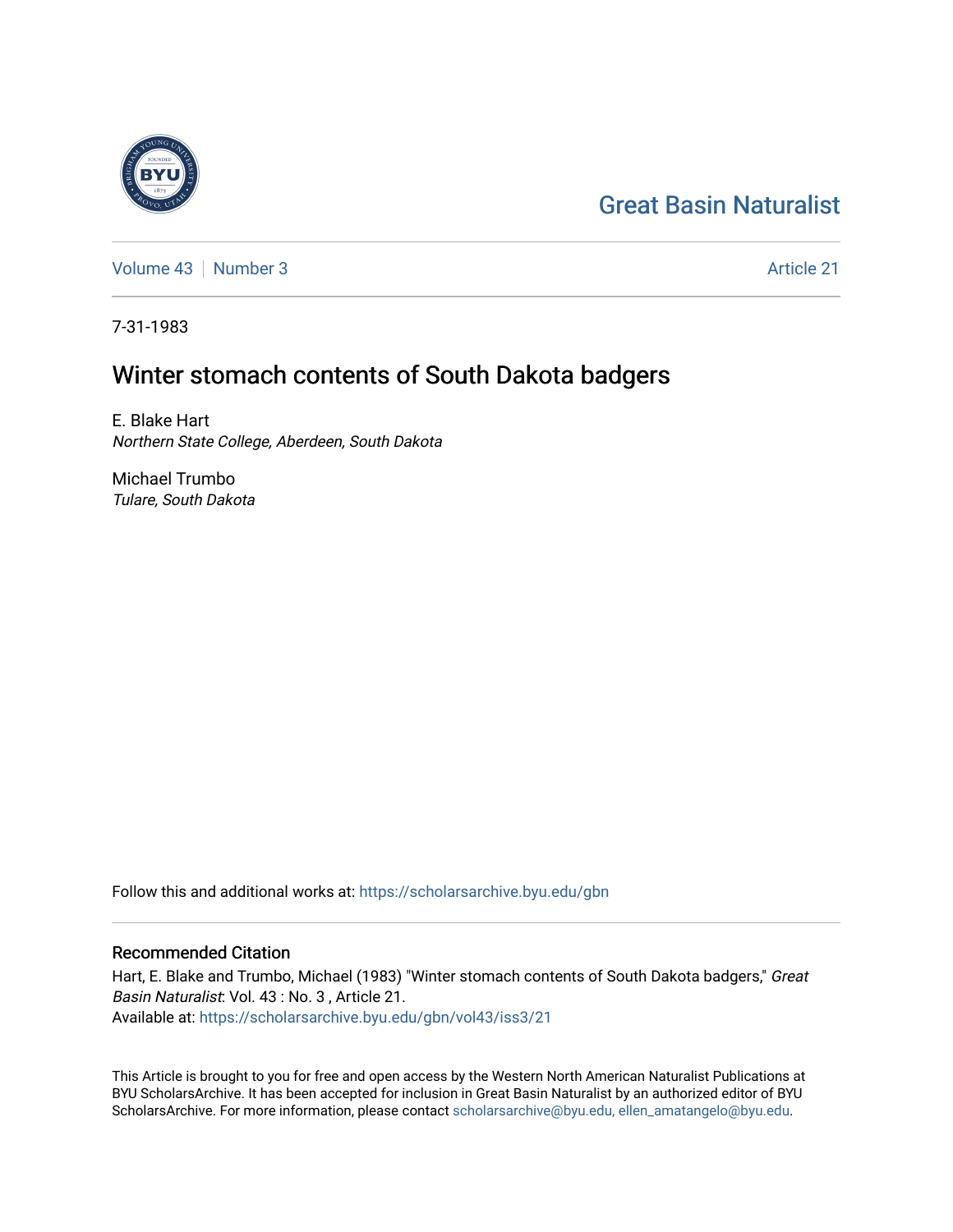### WINTER STOMACH CONTENTS OF SOUTH DAKOTA BADGERS

E. Blake Hart<sup>1</sup> and Michael Trumbo<sup>2</sup>

Abstract.— Stomach contents of 33 hunter and trapper killed badgers, Taxidea taxus, from northeastern South Dakota were examined during the 1980-81 fur season. Mammal prey species made up the bulk of the ingested food, followed by plant materials. Approximately 40 percent of stomach contents were mammals, 35 percent were of plant origin, 10 percent were birds, 10 percent were insects, while the remainder was mostly inorganic materials. Little significant difference was found in variety of food items consumed by each sex. South Dakota badgers are opportunistic foragers in the wintertime when food is scarce. Individual food items are usually taken in quantity when en countered by badgers.

The severity of typical northern plains winters fixes food as a priority item in the lives of nonhibernating carnivorous mammals. Answers to the question as to varieties of prey consumed was sought by examination of a ubiquitous carnivore, the American badger, Taxidea taxus.

Stomachs of 33 badgers (15 male, 18 fe male) from the northeastern South Dakota counties of Faulk, Brown, Spink, and Edmunds were obtained from a local fur broker during the 1980-1981 season. Several keys were used to identify prey animal hairs, particularly Moore, Spence, and Dugnole (1974). Cuticular scale patterns of hairs were pressed into a film of nail polish and observed (Weingart 1973).

A variety of materials were found in stomachs, including plants, inorganic materials (soil, stones), insects, and prey animals. Stomachs contained an average of 98 grams of food materials each. From the standpoint of relative volume and variety of identifiable re mains, 40 percent were mammal prey ani mals, 35 percent were of plant origin, 10 per cent were birds, 10 percent were insects, and the remainder were mostly undigested in organic materials. Similar foods were found in stomachs of both sexes with the exception that straw and small stones were not found in female stomachs.

At least one-half of all badger carcasses purchased by the fur dealer had empty stomachs. This suggests that either stomach contents had largely been digested during long trap stays or that many badgers spend consid erable time with empty stomachs.

Most of the food matter contained within the stomachs had been thoroughly crushed and mascerated; the largest bone fragment was  $1.7 \times 0.8$  cm. In fact, skull remnants of mammal prey were difficult to identify. In several instances portions of hair-covered epidermis of larger prey were present; these were the largest pieces of food material seen, although occasional intact mouse viscera and other assorted prey extremities were observed.

Sunflower seeds, corn, and millet were present in several stomachs in considerable quantities, though these too had mostly been<br>chewed into a paste, with few kernels intact. We observed what possibly may have been several masses of feces. The majority of stom achs contained from 5 to 20 Ascaris-like parasites.

We found, as did Jense (1968), who studied badger food habits and energy utilization in east central South Dakota, that badgers are opportunistic foragers of edible plant and an imal materials. Inasmuch as they feed on whatever is at hand, variety is often lacking, especially if the prey is a large animal or is plant material. One markedly distended stomach contained 375 grams of plant and animal materials. Full stomachs contained little variety; rather, they were often replete with a single food type.

<sup>&#</sup>x27;Department of Mathematics, Natural Sciences and Health Professions, Northern State College, Aberdeen, South Dakota 57401. 'Tulare, South Dakota 57476.